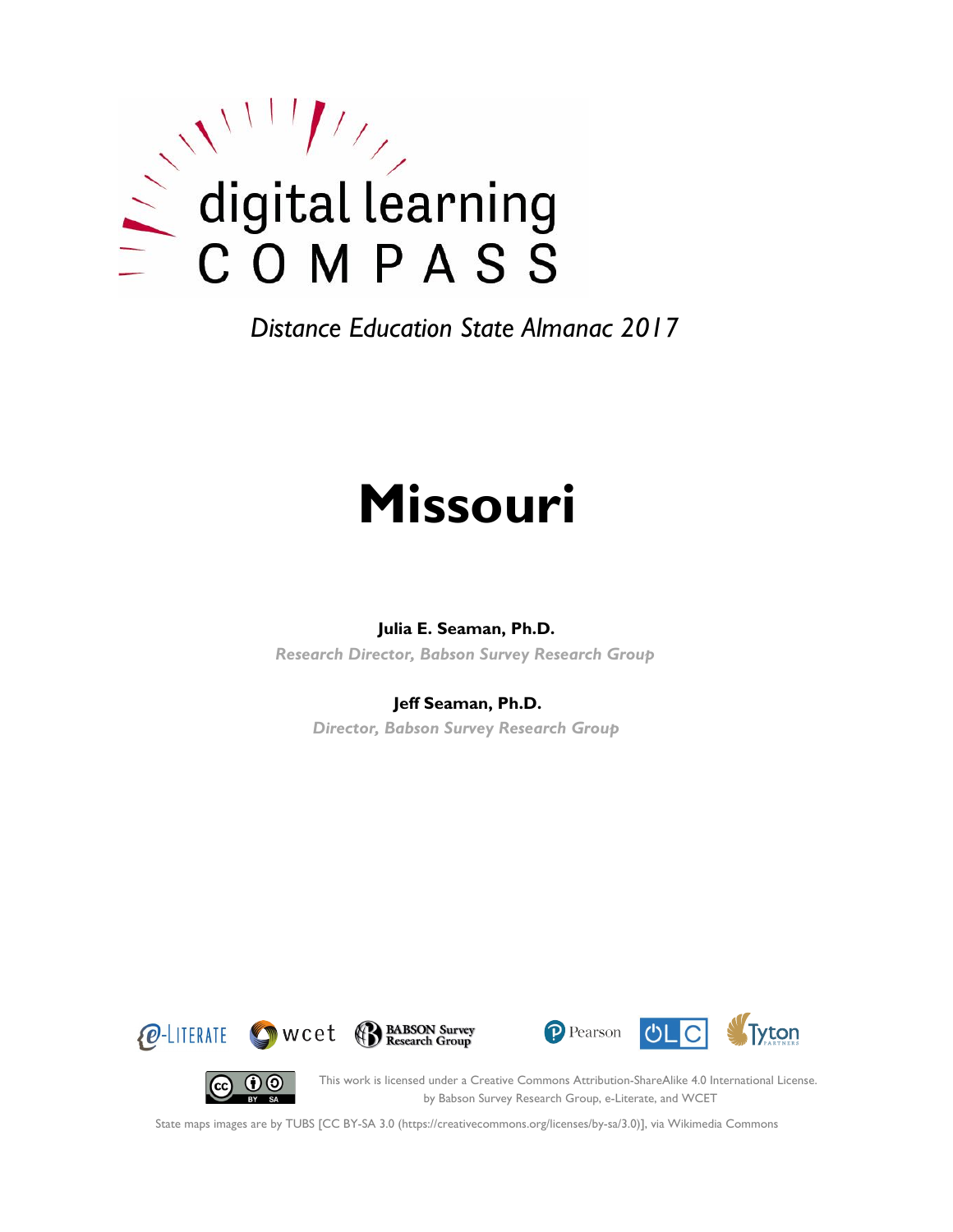| <b>Missouri</b>               |              |                  |  |
|-------------------------------|--------------|------------------|--|
|                               |              |                  |  |
|                               | <b>State</b> | % of<br>National |  |
| Population                    | 6,093,000    | 1.9%             |  |
| 18-55 Population              | 2,802,780    | 1.8%             |  |
| <b>Number of Institutions</b> | 126          | 2.6%             |  |
|                               |              |                  |  |

 Missouri has 126 degree-granting higher education institutions, which represent 2.6% of all such institutions in the United States. These institutions enrolled a total of 409,996 students as of fall 2015 (331,952 of which are studying at the undergraduate level and 78,044 at the graduate level). The fall 2015 figure is a decrease of 16,437 students (or -3.9%) from the number enrolled in the fall of 2012.

 Among the total student body, 126,792 (101,777 undergraduates and 25,015 graduate students) were taking at least one course at a distance. This is 30.9% of the enrolled student body, which is higher than the national average rate of 29.7%. The number of students taking distance education courses in the state increased by 16,066 (or 14.5%) between fall 2012 and fall 2015. This is higher than the national level of growth of 11.0%.

 54,511 students in Missouri are taking all of their courses at a distance, made up of 36,865 undergraduates and 17,646 graduates. This represents 13.3% of all students enrolled in the state, a rate that is lower than the national average of 14.3%. A total of 30,579 (or 56.1% of these exclusively online students) live in Missouri, the remainder come from outside of the state. This rate is higher than the national in-state average of 55.1%.

 The number of students that take any of their courses on campus, including those who take all of their courses on campus and those who take a mix of on-campus and distance courses, is 355,485, or 86.7% of the total student enrollment in Missouri. This number represents a decrease in proportion on campus from the four years prior (89.5% from 381,685 students in 2012). The -2.8% rate is a larger change than the national 1.7% decrease.

|                    |                            |              | <b>Total</b><br>Undergraduate |              |                        | <b>Graduate</b> |                        |
|--------------------|----------------------------|--------------|-------------------------------|--------------|------------------------|-----------------|------------------------|
|                    |                            | All Students | Any<br><b>Distance</b>        | All Students | Any<br><b>Distance</b> | All Students    | Any<br><b>Distance</b> |
|                    | <b>Total</b>               | 409,996      | 126,792                       | 331,952      | 101,777                | 78.044          | 25,015                 |
|                    | Private for-profit         | 14,152       | 4,909                         | 13,804       | 4,740                  | 348             | 169                    |
| Control            | Private not-for-profit     | 147,328      | 43,289                        | 98,746       | 27,711                 | 48,582          | 15,578                 |
|                    | <b>Public</b>              | 248,516      | 78,594                        | 219,402      | 69,326                 | 29,114          | 9,268                  |
| <b>Type</b>        | 2 to 4-year                | 101,254      | 32,484                        | 101,254      | 32,484                 | 0               | 0                      |
|                    | 4-year or more             | 308,742      | 94,308                        | 230,698      | 69,293                 | 78,044          | 25,015                 |
|                    | Under 1,000                | 24,291       | 7,317                         | 20,398       | 6,240                  | 3,893           | 1,077                  |
| <b>Instutional</b> | $1,000 - 4,999$            | 75,654       | 22,440                        | 64,360       | 19,256                 | 11,294          | 3,184                  |
| <b>Enrollment</b>  | $5,000 - 9,999$            | 57, 122      | 16,767                        | 48,752       | 12,244                 | 8,370           | 4,523                  |
| <b>Size</b>        | 10.000 - 19.999            | 195,232      | 63,269                        | 151,671      | 50,733                 | 43,561          | 12,536                 |
|                    | 20,000 and above           | 57,697       | 16,999                        | 46,771       | 13,304                 | 10,926          | 3,695                  |
|                    | Associate's College        | 98,005       | 31,295                        | 97,996       | 31,286                 | 9               | 9                      |
|                    | Baccalaureate College      | 25,729       | 6,814                         | 25,310       | 6,602                  | 419             | 212                    |
| Carnegie           | <b>Doctoral University</b> | 127,502      | 31,354                        | 90,403       | 20,952                 | 37,099          | 10,402                 |
|                    | Master's College           | 135,254      | 50,702                        | 104,806      | 38,869                 | 30,448          | 11,833                 |
|                    | Specialized                | 22,860       | 6,422                         | 12,791       | 3,863                  | 10,069          | 2,559                  |
|                    | Unassigned                 | 646          | 205                           | 646          | 205                    | 0               | 0                      |

#### **Overall and Distance Enrollment - 2015**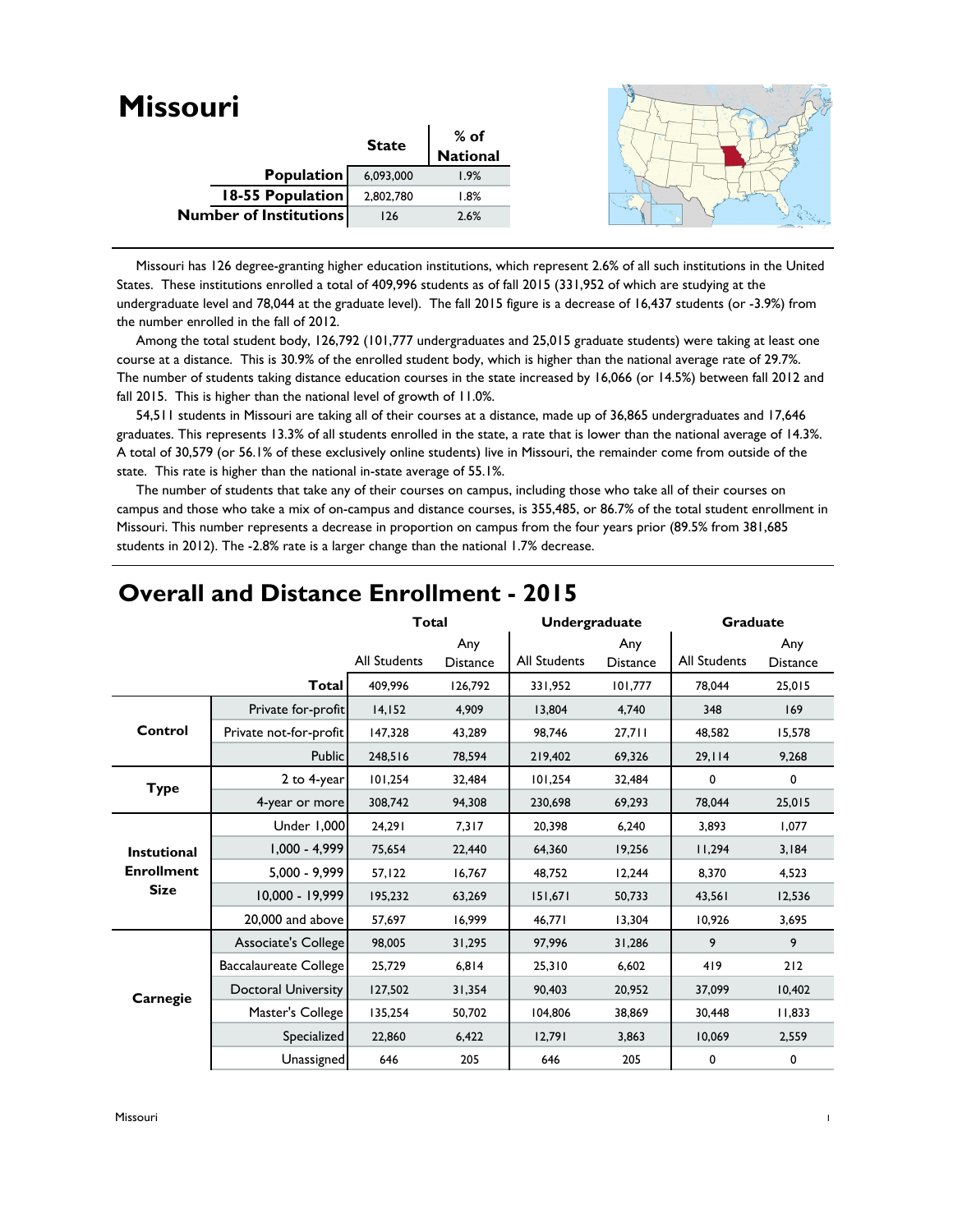

# **Distribution of Total Student Enrollment**



### **On-Campus Students**



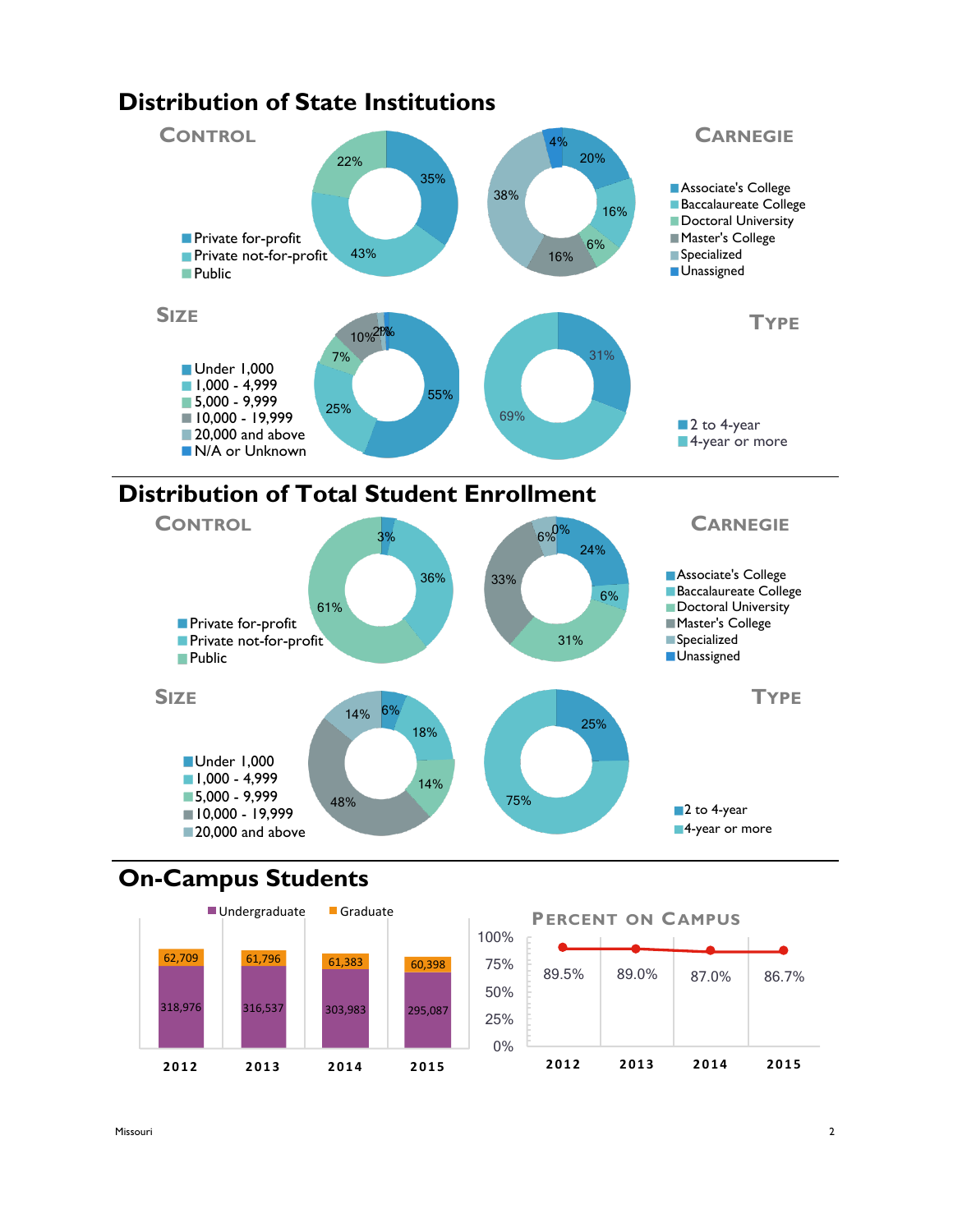## **Distribution of Distance Student Enrollment**



## **Enrollment Trends**



### **Exclusively Distance Student Locations**